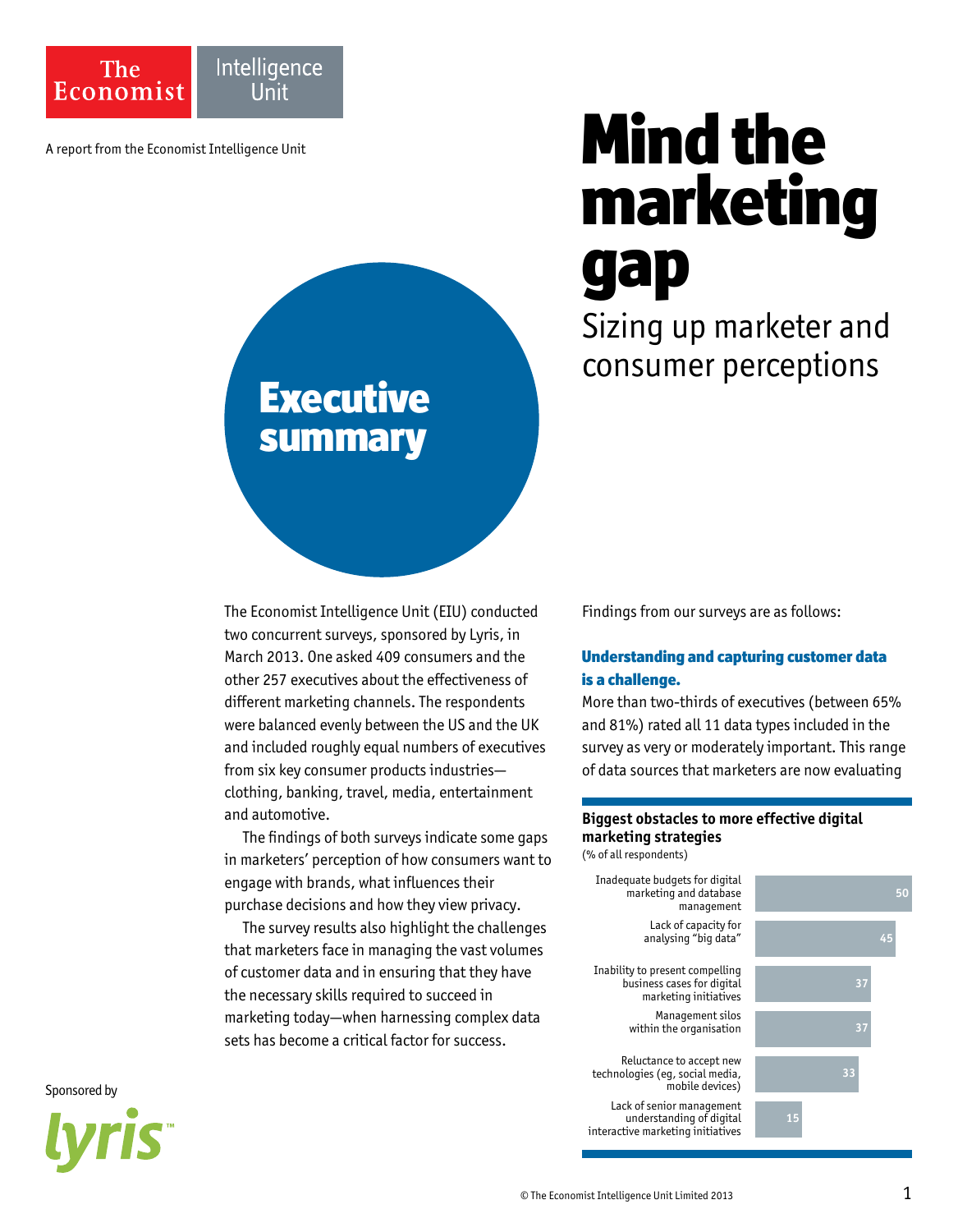### **Most necessary skills for a successful marketer today** (% of all respondents) Using data analysis to extract predictive findings from 'big data' Generating insights about drivers of consumer behaviour from multiple sources Understanding of best practices in e-mail delivery Knowledge of market

| Production abilities (graphic<br>design, planning, execution, etc) |  |
|--------------------------------------------------------------------|--|
| Media planning and buying skills                                   |  |
| Implement overall campaign<br>strategy (timing, targeting, etc)    |  |
| Understanding of best practices                                    |  |

segmentation techniques

in postal mail delivery

Knowledge of data visualization techniques

could be one of the reasons why data analysis to extract predictive findings from "Big Data" is now seen as the most necessary skill for marketers (37% of respondents)—a significant increase from the 17% who said this was true five years ago. This change in the required skill set (82% of marketers say crucial skills have changed) has created a challenge for marketers as 45% of executives now view marketers' limited competency in data analysis as a major obstacle to implementing more effective strategies—second only to inadequate budgets for digital marketing and database management.

### Consumers say they most prefer e-mail for both initial product research and post-sale follow-up.

Although marketers are eager to expand social media, blogs and mobile outlets, e-mail holds more sway in the purchasing process. For an initial introduction to a product, consumers prefer e-mail (37% of respondents) followed by printed

### **Most important information included in consumer profiles**

(% of all respondents)

**32**

**32**

**29**

**26**

**25**

 **20**

 **9**

|                                           | 81 |
|-------------------------------------------|----|
| Frequency of transactions                 | 79 |
| Basic demographics                        | 76 |
| Web behaviours                            | 75 |
| Revealed online and<br>offline preference | 74 |
| E-mail behaviour                          | 73 |
| Social behaviour                          | 72 |
| Economic and cultural<br>characteristics  | 70 |
| Preferences shared with<br>companies      | 68 |
| Location information                      | 67 |
| Mobile internet activity                  | 65 |

catalogues (35%) and personal referrals (33%). Only about one in five consumers say they prefer social media sites and blogs to make purchase assessments or decisions. E-mail is also a preferred channel for post-purchase follow-up, with 52% of consumers citing it as one of their top three preferences. While executives rank understanding of best practices in e-mail delivery at a relatively high 32%, budgets are still skewed in favour of company websites over e-mail.

Even for those at the lower end of the demographic (age 20-30), e-mail ranked second (19%) behind company websites (48%) as the preferred way to engage with a brand—way ahead of social media sites (5%) and blogs (2%).

### While marketers are focused on personalising messages, consumers see them as superficial and are becoming jaded.

Consumers say the volume of personalised marketing messages received has increased over the past five years. The majority (63%) claim that personalisation is now so common that they have grown numb to it, with 33% of consumers citing superficial personalisation as one of their top annoyances. Only 14% say they are more likely to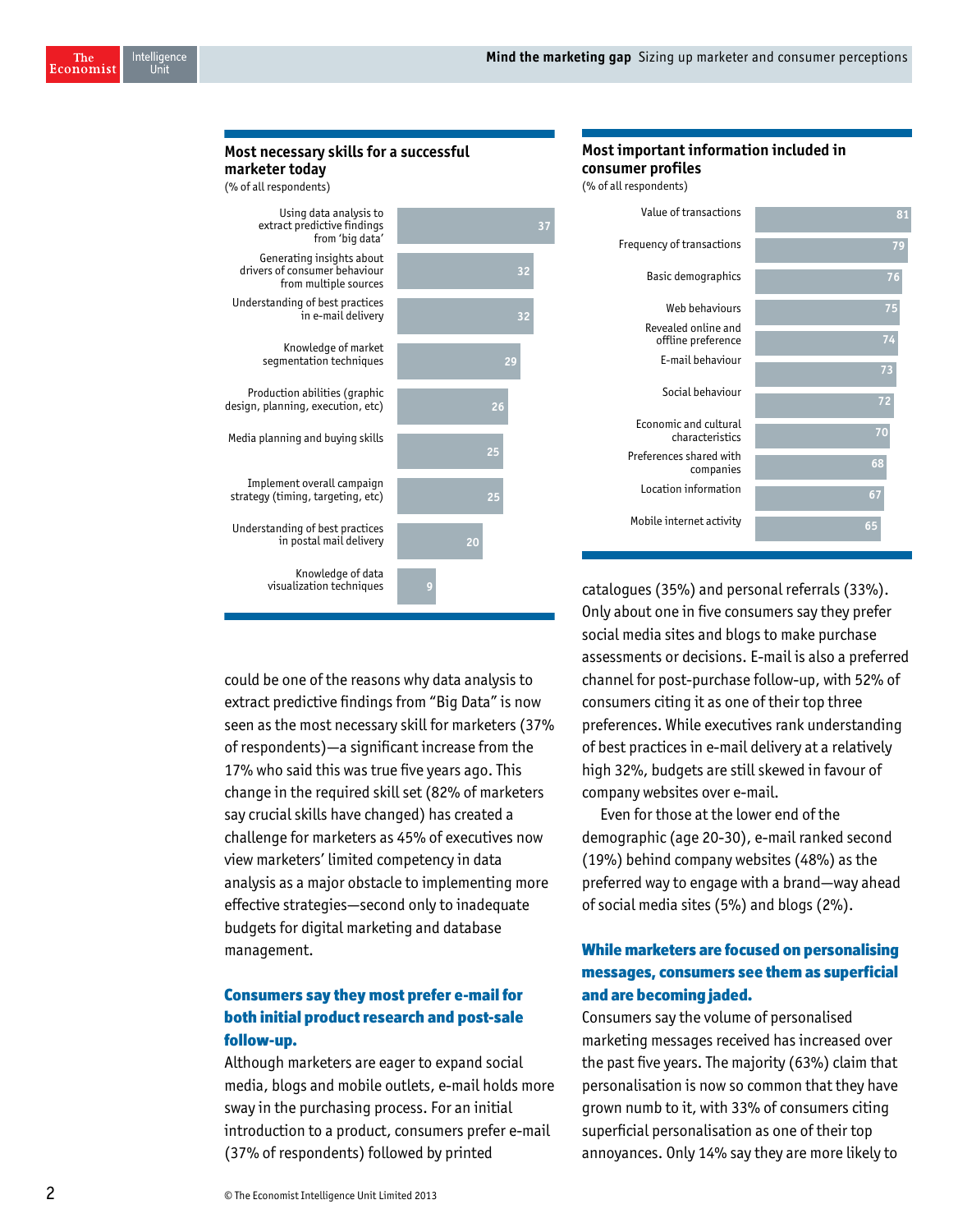**Post-purchase follow-up**

### **Initial introduction to product**

(% consumers who most prefer each channel)

 **18 16** 

**3 1**

E-mail Printed catalogues Personal referrals Referrals by trusted website In-store promotions Company social media/blogs Third-party social media/blogs Postal mail Product inserts Mobile devices Telephone

### **Final pre-purchase assessment**

(% consumers who most prefer each channel)



read personally addressed messages, yet personalisation remains the second most popular marketing strategy, which suggests some disconnect between marketers and consumers.

### Although marketers understand consumers' need for product information, they underestimate consumers' reliance on new product referrals.

When consumers research purchases online, 77% say they often spend their time comparing product prices and features. They prefer company channels to independent channels for this research by a wide

### **Consumer vs. executive perceptions of information sought on vendor and independent sites**

| Information sought from<br>company channels | Consumer<br>rank by<br>preference | Executive<br>assessment<br>of consumer<br>preference |
|---------------------------------------------|-----------------------------------|------------------------------------------------------|
| Pricing/promotions                          | $\overline{1}$                    | $\mathbf{1}$                                         |
| Product features                            | $\overline{\phantom{a}}$          | $\mathcal{P}$                                        |
| Product reliability/warranties              | 3                                 | 3                                                    |
| Expert reviews                              | 5                                 | 3                                                    |
| Reliability/reputation                      | 7                                 | 5                                                    |
| Peer reviews                                | 8                                 | 5                                                    |
| Tips about product use                      | 6                                 | 7                                                    |
| New product referrals                       | 4                                 | 8                                                    |

Note: There are no 4th-ranked or 6th-ranked executive perceptions because the 3rd rank is tied with 62 responses (24.1%) each, and the 5th rank is tied with 33 responses (12.8%) each.

margin. On the other hand, they rate independent channels far more highly for subjective information like expert and peer reviews. Even though marketers are correct in assuming a high level of consumer interest in pricing/promotions, product features and product reliability/warranties, marketers attribute more importance than consumers to reliability/reputation, peer review and expert opinion. Indeed, consumers rank new product referrals above all these.

### Consumers are put off by superficial personalisation, but they appreciate customised product recommendations.

About one in five consumers say that customised offers are more likely to meet their needs than mass market offers and that inclusion of personal details (eg previous transactions) makes them feel valued as customers. Whereas personalisation is often based on user attributes, customisation puts

### **Net consumer preferences for personalised communications**

(% most minus prefer least)

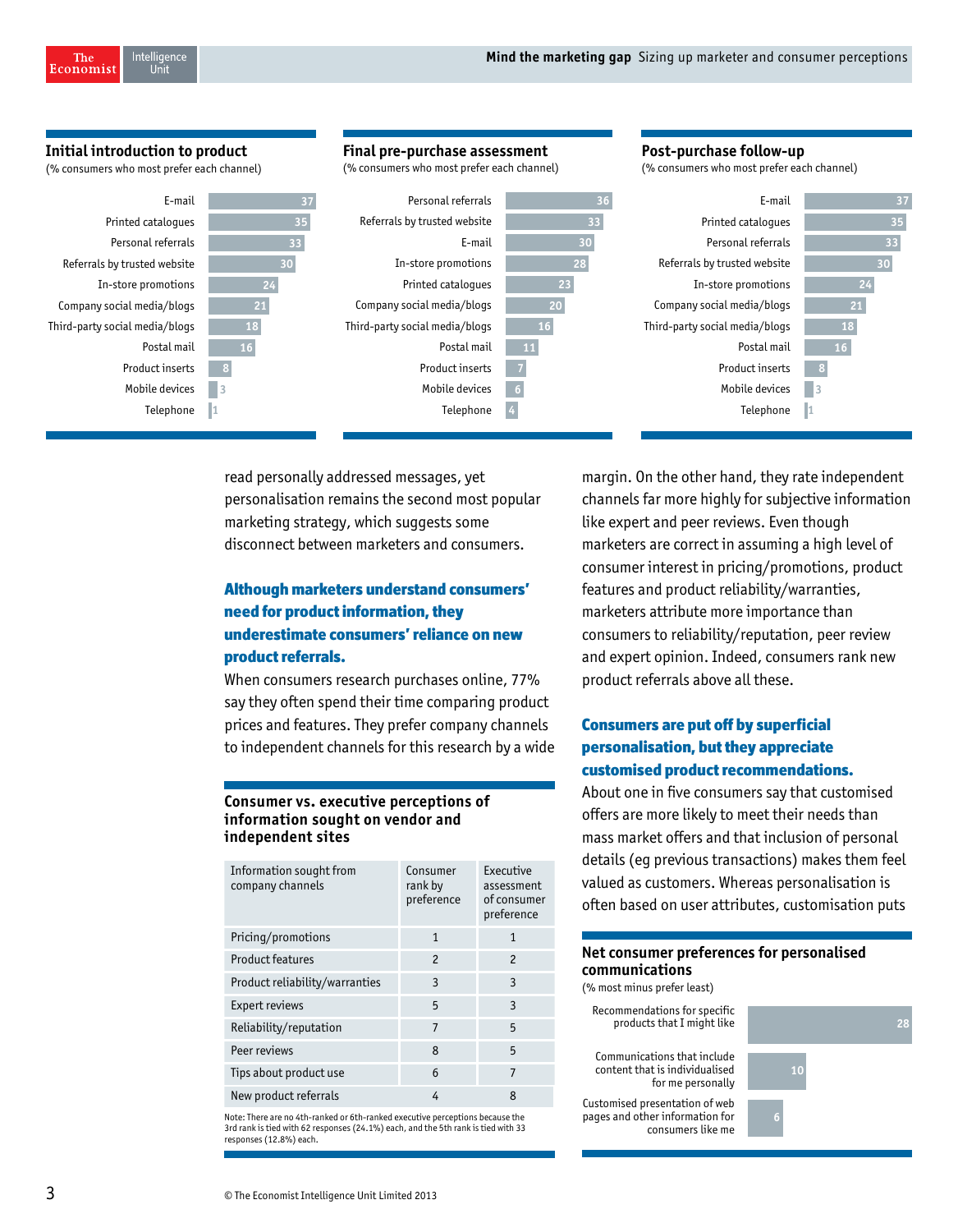Intelligence<br>Ilnit The Economist

> customers in control, giving them individualised experiences. Consumer preference is highest for customised product recommendations (see graph). Marketing executives are starting to prioritise customisation (40% of executives choose customisation vs. 26% five years ago).

### Marketing executives underestimate consumer concerns about privacy.

Some 21% of consumers say they are "very concerned" about the privacy of information contained in e-mail communications with vendors; 39% say they are concerned about information tracked by cookies when visiting company websites. Consumers are most concerned about data and preferences collected through "opt-in" processes, which they fear will be shared with third parties regardless of company privacy policies. About one-third (33%) of consumers say they are "very concerned" about the privacy of that type of information. In contrast, only 23% of executives say their organisation's customers are very concerned about the privacy of their information in the company's marketing databases.

### Ways of engaging and influencing consumers vary by industry.

Industries like travel, automotive and entertainment are investing in data to increase customised promotions. For automotive executives, deep analysis of consumer data tops the list of marketing strategies at 30%—higher than the all-industry average of 23% and up from 13% five years ago. The automotive industry leads all others in spending on corporate websites, which is closely aligned with consumer preferences. The clothing industry, on the other hand, spends more than other industries on branded social media pages, even though clothing consumers are least likely to say they prefer to engage with brands through those channels.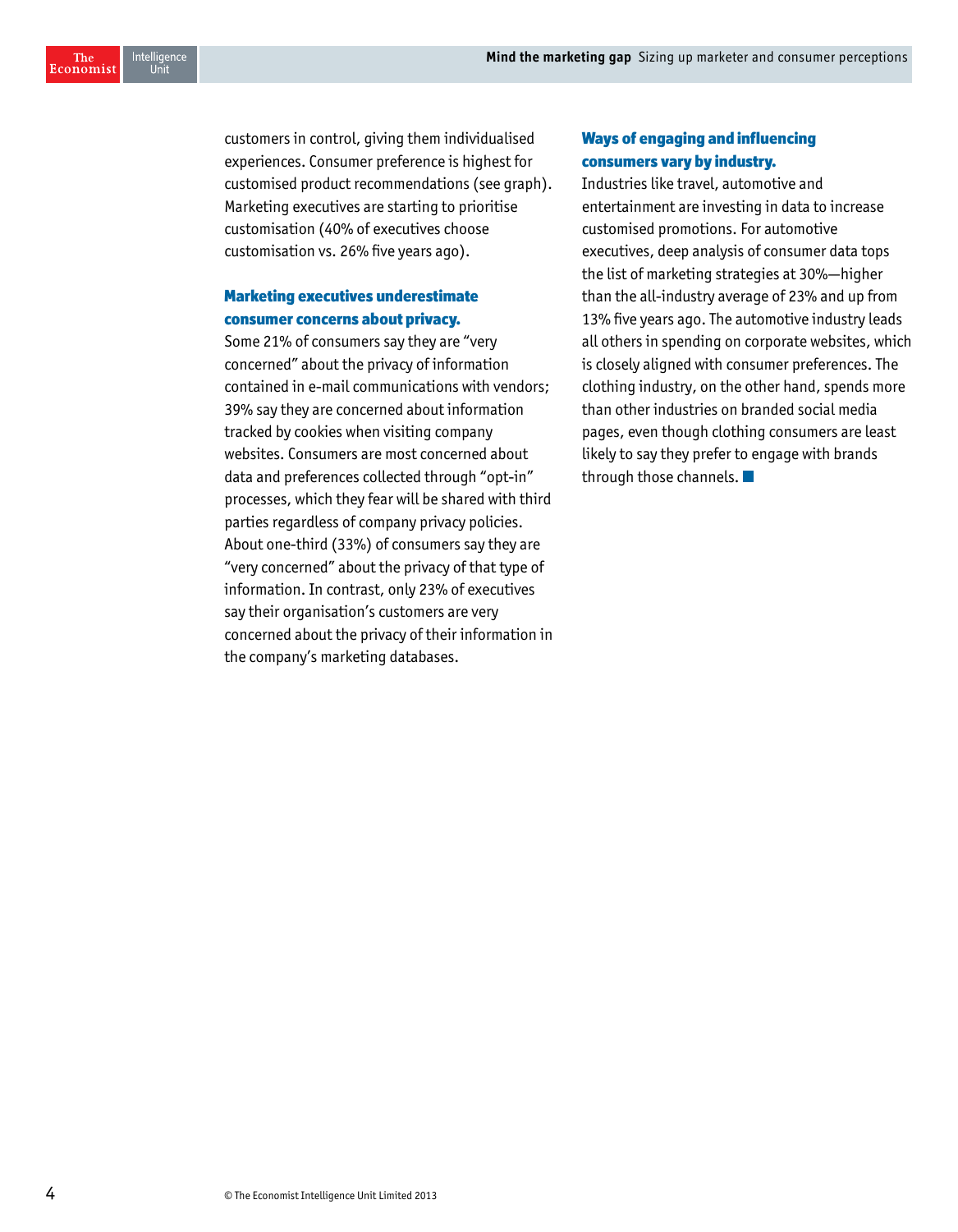Intelligence<br>Unit The Economist



**How many separate purchases of automobiles have you made in the past 12 months?**

(% respondents)

| 0               |    |    |
|-----------------|----|----|
|                 |    | 55 |
|                 |    |    |
|                 | 12 |    |
| 2 and over<br>h |    |    |

**How many separate purchases/services of banking (eg, bank transactions completed via ATM, in physical bank, or online) have you made in the past 12 months?** (% respondents)



**How many separate purchases of clothing (eg, one-time purchases of clothing items) have you made in the past 12 months?**

(% respondents)



**How many separate purchases/services of entertainment/movies have you made in the past 12 months?** (% respondents)



**How many separate purchases of media (eg, newspapers, magazines, books) have you made in the past 12 months?** (% respondents)

| 13          |    |    |
|-------------|----|----|
| $1 - 10$    |    |    |
|             |    | 57 |
| $11 - 20$   |    |    |
|             | 20 |    |
| $21 - 30$   |    |    |
| $\sqrt{2}$  |    |    |
| 31 and over |    |    |
| 8           |    |    |

**How many separate purchases of travel services (eg, flight, car rental, hotel) have you made in the past 12 months?** (% respondents)

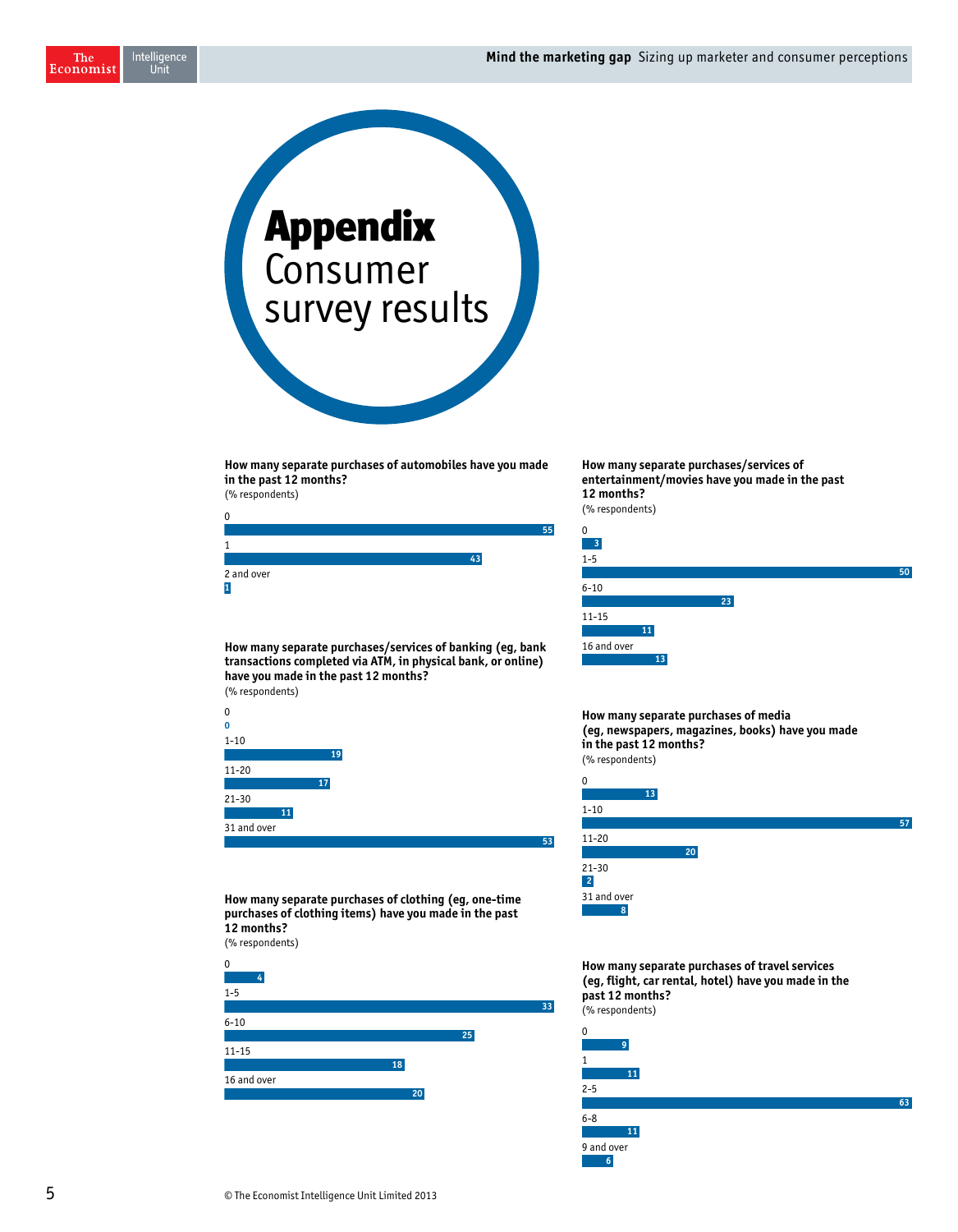### **What statement below best describes your personal use of the internet when exploring potential products to purchase?**

(% respondents)

I consider myself a "power user" and use social media, consumer websites, and online searches as my primary source of information about consumer products **27**

I consider myself knowledgeable, but not a "power user", in the use of social media, consumer websites and online searches as my primary source of information about consumer products

I use online channels as a secondary source of information about consumer products, and I rely primarily on traditional media for my product information

**12**

I do not use online channels for information about consumer products, and I rely completely on traditional media for my product information **1**

Don't know/None of the above

**0**

### **Which digital media media channels do you prefer to engage with brands?** (% respondents)



### **In your opinion, what are the biggest advantages that companies' use of online communications provides you as a consumer?**  Please select top three.

(% respondents)

Finding the best deals

**59**

Understanding the differences among competing products Learning about products (eg, features, upgrades) Receiving customised product offers and promotions Receiving location-based offers Maintaining relationships with favoured suppliers Establishing personal contact with vendor's sales representatives Sharing product information with friends **Other** Don't know/None of the above **50 49 33 13 9 9 7 1 3**

**76**

**80**

**In your opinion, what frustrates you most about companies' use of online communications?**  Please select top two. (% respondents)

Too many unwanted e-mail messages

Threats to the privacy of my personal data

**28**

Too much advertising on websites

The product information I find online is rarely specific to my needs

**8**

Less interaction with company representatives via telephone or in person **7**

**49**

I would prefer to interact with friends on social media without distractions from company messages



**Other 0**

> Don't know/None of the above **1**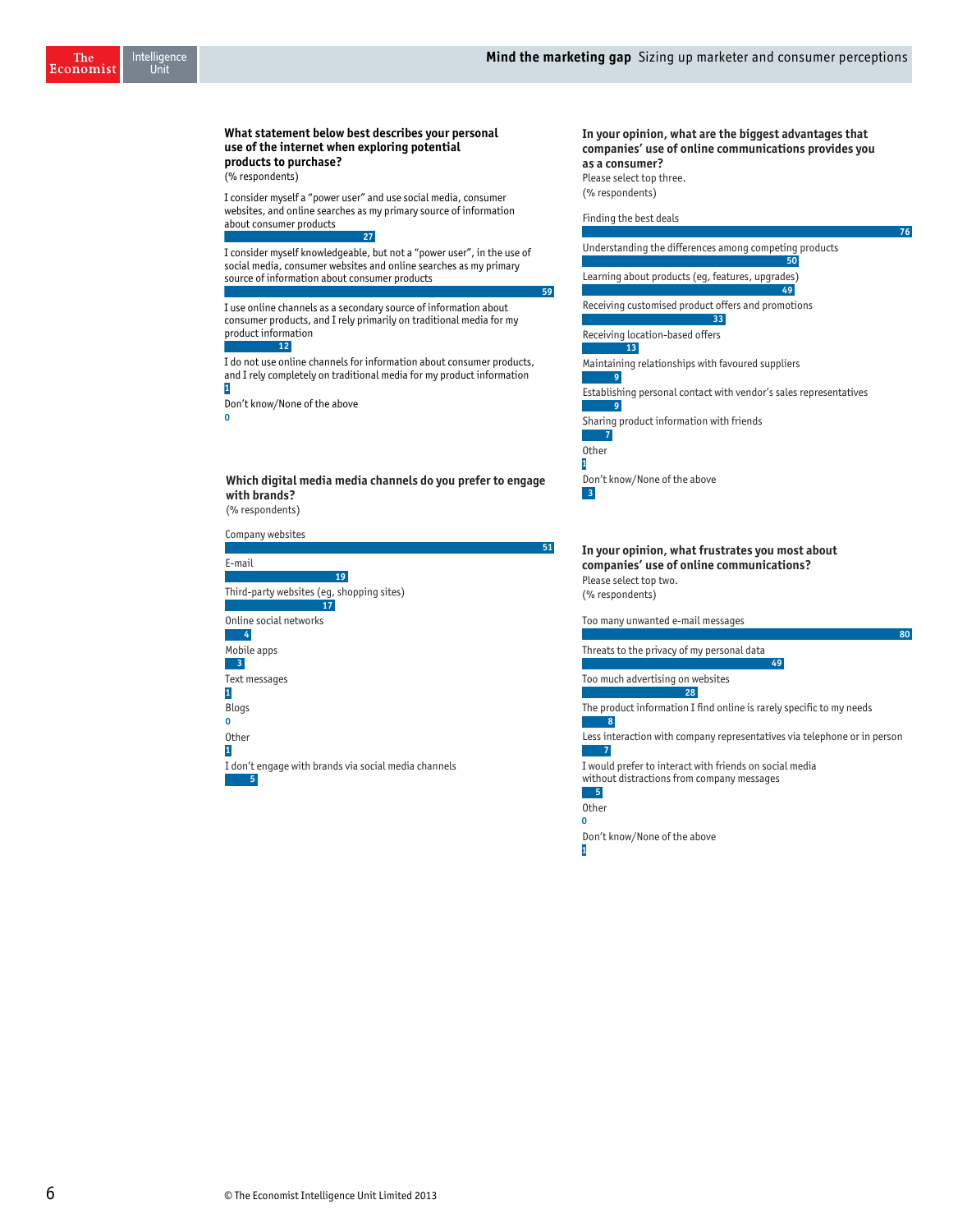### **How frequently do you use online channels in the following ways to help you make a purchasing decision?**

Please rate on a scale from 'Always' to 'Never'. (% respondents)

|                                                                     |                 |  |    |    | channels for<br>this purpose |                 |
|---------------------------------------------------------------------|-----------------|--|----|----|------------------------------|-----------------|
| Find businesses and/or products                                     |                 |  |    |    |                              |                 |
| 26                                                                  |                 |  | 47 |    | 22                           | 311             |
| Understand product features                                         |                 |  |    |    |                              |                 |
| 25 <sub>1</sub>                                                     |                 |  | 52 |    |                              | 20 <sup>°</sup> |
| Compare prices                                                      |                 |  |    |    |                              |                 |
|                                                                     | 41              |  |    | 44 |                              | 13 1            |
| Seek advice about businesses or products from other consumers       |                 |  |    |    |                              |                 |
| 13                                                                  | 30 <sup>1</sup> |  | 33 |    | 17                           | $5 \mid 2$      |
| Share information about businesses or products with other consumers |                 |  |    |    |                              |                 |
| 14<br>6                                                             | 28              |  | 31 |    | 16                           |                 |
| Locate vendors and purchase products                                |                 |  |    |    |                              |                 |
| 21                                                                  |                 |  | 55 |    | 21                           |                 |

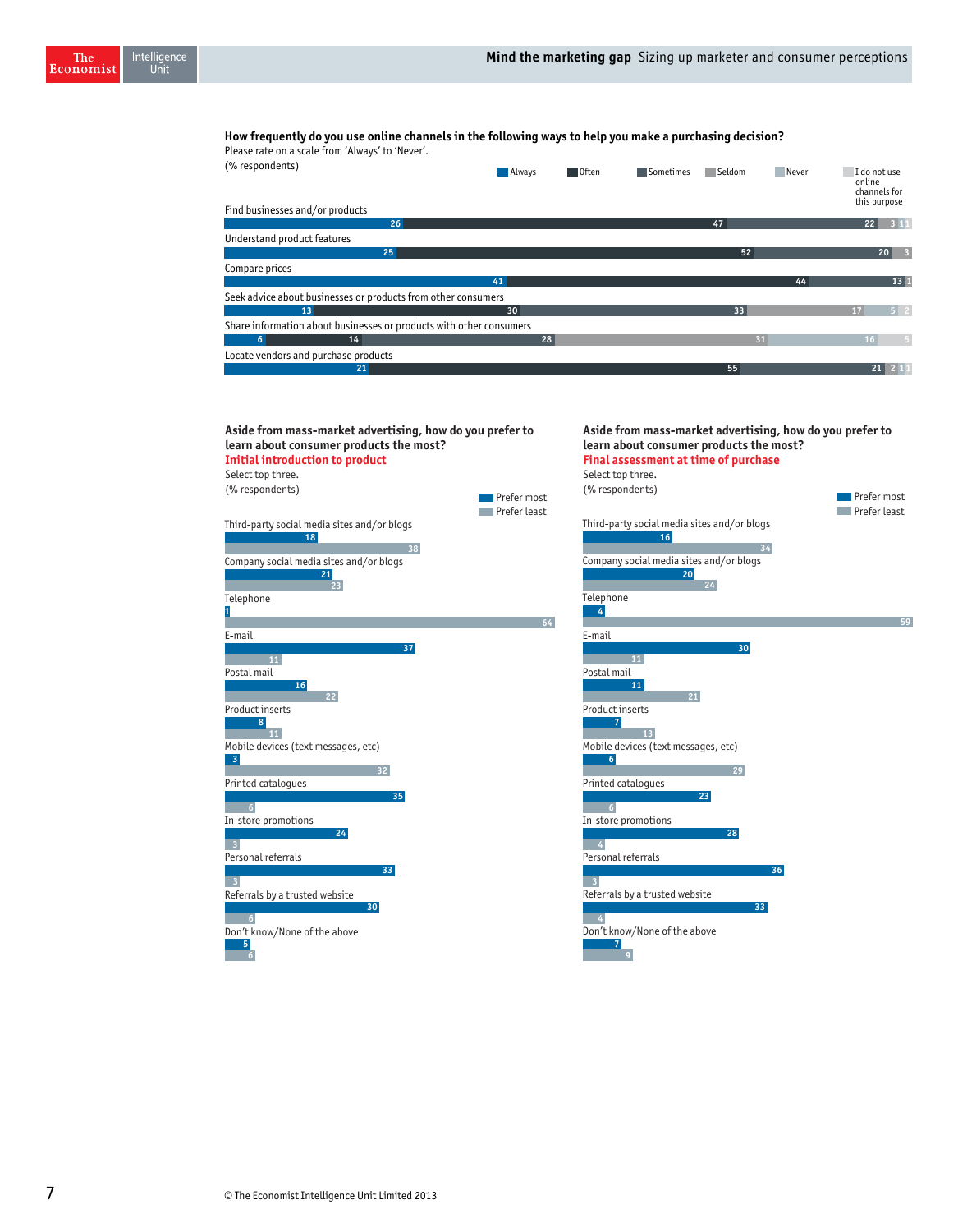| Aside from mass-market advertising, how do you prefer to<br>learn about consumer products the most? |              |
|-----------------------------------------------------------------------------------------------------|--------------|
| Post-purchase follow-up                                                                             |              |
| Select top three.                                                                                   |              |
| (% respondents)                                                                                     | Prefer most  |
| Third-party social media sites and/or blogs                                                         | Prefer least |
| 16                                                                                                  |              |
| 34<br>Company social media sites and/or blogs                                                       |              |
| 20                                                                                                  |              |
| 27                                                                                                  |              |
| Telephone<br>11                                                                                     |              |
|                                                                                                     | 54           |
| E-mail                                                                                              | 52           |
| $\overline{7}$                                                                                      |              |
| Postal mail<br>19                                                                                   |              |
| 17                                                                                                  |              |
| Product inserts<br>6 <sup>1</sup>                                                                   |              |
| 14                                                                                                  |              |
| Mobile devices (text messages, etc)<br>6 <sup>1</sup>                                               |              |
| 31                                                                                                  |              |
| Printed catalogues                                                                                  |              |
| 16<br>$\overline{\phantom{0}}$ 8                                                                    |              |
| In-store promotions                                                                                 |              |
| 12<br>5                                                                                             |              |
| Personal referrals                                                                                  |              |
| 21<br>$\overline{5}$                                                                                |              |
| Referrals by a trusted website                                                                      |              |
| 25<br>$\overline{4}$                                                                                |              |
| Don't know/None of the above                                                                        |              |
| 9<br>10                                                                                             |              |
|                                                                                                     |              |
|                                                                                                     |              |
|                                                                                                     |              |
| When companies personalise their communications with you,<br>which features do you appreciate most? |              |
| Select two.                                                                                         |              |
| (% respondents)                                                                                     | Prefer most  |
|                                                                                                     | Prefer least |
| Customised presentation of web pages and other information                                          |              |
| for consumers like me (in terms of age, gender, etc)                                                | 37           |

### **Which types of information about consumer products do you want most through company channels?**  .<br>ect three.

respondents)

| Pricing/promotions                        |    |
|-------------------------------------------|----|
|                                           | 67 |
| Product or service features               |    |
|                                           | 66 |
| Product reliability/warranties            |    |
| 47                                        |    |
| New product referrals                     |    |
| 22                                        |    |
| Expert reviews                            |    |
| 17                                        |    |
| How other customers are using products    |    |
| 12                                        |    |
| Vendor reliability/reputation for service |    |
| 12                                        |    |
| Peer reviews                              |    |
| 8                                         |    |
| Don't know/none of the above              |    |
| 8                                         |    |

### **Which types of information about consumer products do you want most through independent channels?**   $\frac{1}{2}$ ect three. respondents)

| Expert reviews                            |    |
|-------------------------------------------|----|
| Peer reviews                              |    |
|                                           | 45 |
| Vendor reliability/reputation for service |    |
|                                           | 44 |
| Pricing/promotions                        |    |
| 28                                        |    |
| How other customers are using products    |    |
| 28                                        |    |
| Product reliability/warranties            |    |
| 23                                        |    |
| Product or service features               |    |
| 15                                        |    |
| New product referrals                     |    |
| 11                                        |    |
| Don't know/none of the above              |    |
| 9                                         |    |

8 © The Economist Intelligence Unit Limited 2013

Recommendations for specific products that I might like

 **19**

 **24**

 **27 27** 

**48**

I do not appreciate personalised communications  **20** in my online interactions with companies

Don't know/None of the above

 **13**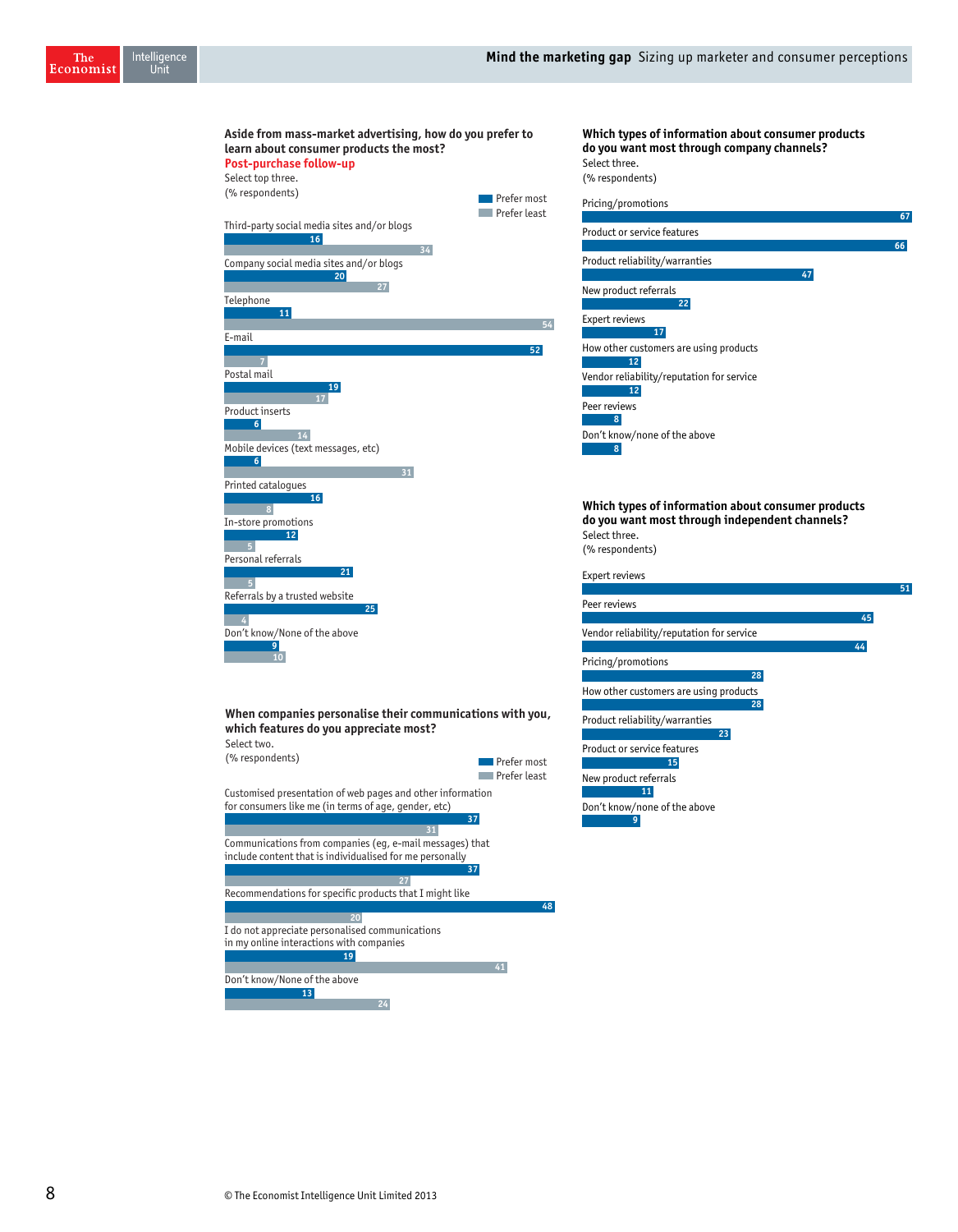**Do you agree or disagree with the following statements about the type of marketing messages you receive?**  Please select one option for each row.  $(0, r^{\text{normal}})$ 

| $101$ C3P0110 CHC3                                                                                                            | Agree | <b>Disagree</b> | Don't know |  |
|-------------------------------------------------------------------------------------------------------------------------------|-------|-----------------|------------|--|
| I receive more marketing messages that include my name than I used to five years ago                                          |       |                 |            |  |
|                                                                                                                               |       | 81              |            |  |
| I receive more marketing messages that include personalised content, such as my past purchases, than I used to five years ago |       |                 |            |  |
|                                                                                                                               | 70    |                 | 12         |  |
| I receive more marketing messages that include customised offers or invitations than I used to five years ago                 |       |                 |            |  |
|                                                                                                                               | 76    |                 | 14         |  |
| I think greater personalisation of marketing messages benefits consumers                                                      |       |                 |            |  |
| 32                                                                                                                            |       |                 | 25         |  |
| Many of the personalised messages I receive are annoying because the attempts at personalisation are superficial              |       |                 |            |  |
| 70                                                                                                                            |       |                 | 13         |  |

**63**

### **What is your attitude towards to personalised marketing messages?**

Please select all that apply. (% respondents)

Intelligence<br>Unit

The Economist

Don't know

 **5**

I receive so many messages that use my name that this no longer makes any difference to me

I appreciate personalised offers because they are more likely to meet my needs than mass-market offers **22**

When I receive a message that includes details of my previous transactions or other personal details, I take it more seriously because it makes me feel that the company values my business **20**

I sometimes respond to customised offers because I believe that I get better deals that way

I appreciate receiving messages addressed to me personally and I am more likely to read them **17 14**

**What annoys you most about online marketing channels when you are trying to learn about consumer products?**  Please select top three. (% respondents)

'Expert' product reviews are influenced by advertisers

The volume of marketing e-mail I receive is too much for me to read Peer product reviews are inconsistent, ranging from extremely positive to extremely negative E-mail messages are personalised in a way that don't really reflect my personal needs Too many different sources of information Company websites are too hard to navigate **59 56 39 33 27 18**

Don't know/none of the above  **5**

**How concerned are you about personal privacy when companies collect the following type of information about your activities?**  Rate on a scale from 'Very concerned' to 'Not concerned at all'. (% respondents)

| $\frac{1}{2}$ ( $\frac{1}{2}$ is a substitute)                                                                    | Very<br>concerned | Moderately<br>concerned | Minimally<br>concerned | Not concerned<br>at all | Not<br>applicable    |
|-------------------------------------------------------------------------------------------------------------------|-------------------|-------------------------|------------------------|-------------------------|----------------------|
| My purchase decisions                                                                                             |                   |                         |                        |                         |                      |
| 29                                                                                                                | 28                |                         |                        | 30                      | $12$                 |
| How I navigate through websites                                                                                   |                   |                         |                        |                         |                      |
| 28                                                                                                                |                   | 35                      |                        | 22                      | 13 1                 |
| My use of mobile devices                                                                                          |                   |                         |                        |                         |                      |
| 34                                                                                                                |                   | 29                      |                        | 17<br>10                | 10                   |
| My past e-mail communications with the company                                                                    |                   |                         |                        |                         |                      |
| 25<br>21                                                                                                          |                   |                         |                        | 35                      | 181                  |
| Preferences that I display through my online behaviour on a single website                                        |                   |                         |                        |                         |                      |
| 27                                                                                                                |                   | 32                      |                        | 26                      | 12                   |
| Preferences that I display when I visit multiple websites (tracked by cookies)                                    |                   |                         |                        |                         |                      |
| 39                                                                                                                |                   |                         | 35                     |                         | 5 <sup>2</sup><br>19 |
| Preferences that I directly share with companies by providing information about myself (eq, tastes, hobbies, etc) |                   |                         |                        |                         |                      |
| 33                                                                                                                |                   | 27                      |                        | 26                      | $13 \quad 2$         |
| My social media activity                                                                                          |                   |                         |                        |                         |                      |
| 34                                                                                                                | 23                |                         | 16                     | $\bullet$               | 17                   |
| My demographic characteristics (eg, age, gender, occupation)                                                      |                   |                         |                        |                         |                      |
| 27                                                                                                                | 24                |                         |                        | 29                      | $18$ 2               |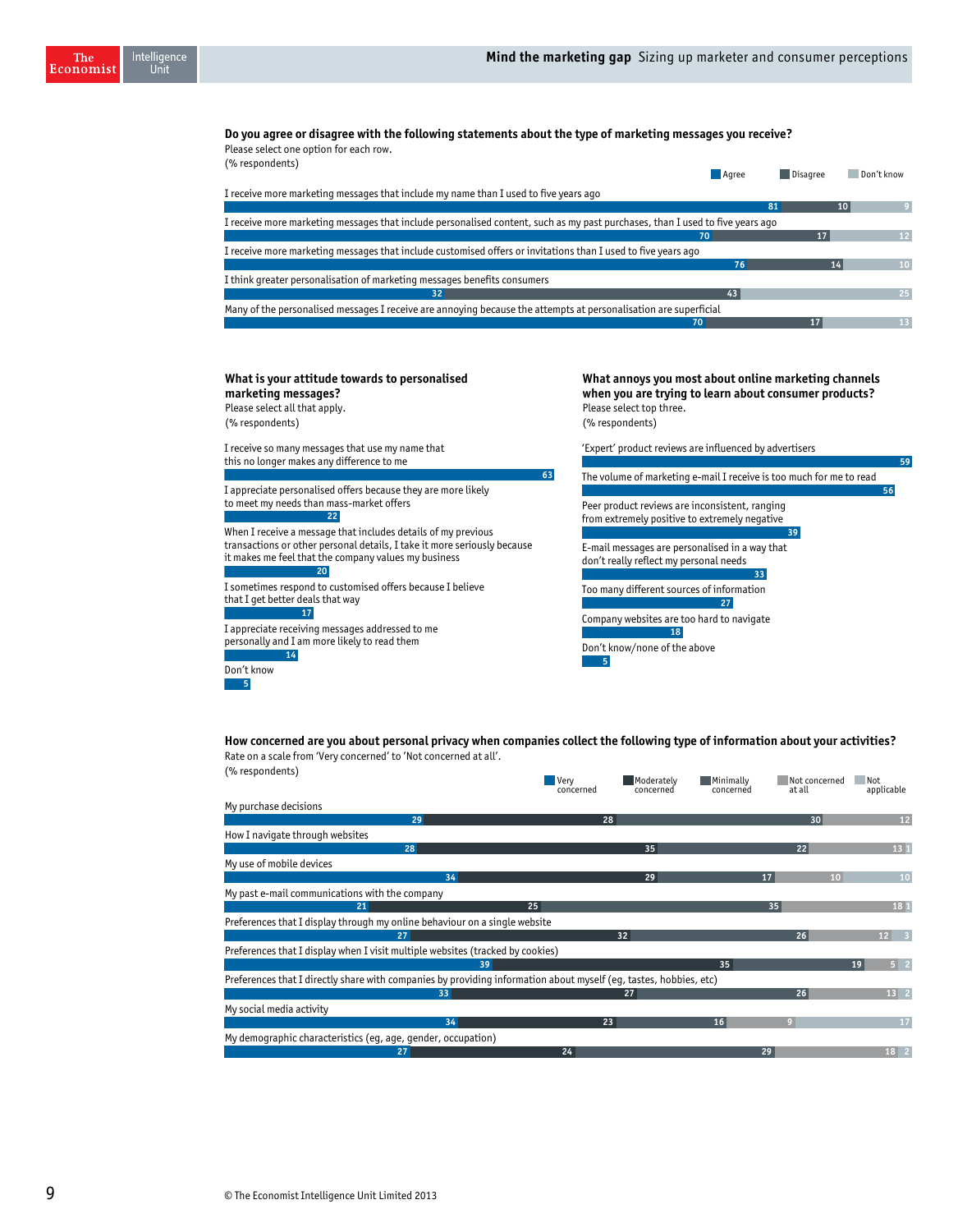**10**

**18**

**17**

**19**

**26**

**28**

**21 20**

| In which country are you personally located?<br>(% respondents) | What is your income level? US<br>(% respondents) |
|-----------------------------------------------------------------|--------------------------------------------------|
| United Kingdom                                                  | Below \$30k                                      |
| <b>United States</b>                                            | 51<br>\$30k-50k                                  |
|                                                                 | 49<br>\$51k-70k                                  |
|                                                                 | \$71-90k                                         |
| What is your age?                                               |                                                  |
| (% respondents)                                                 | \$91k-100k                                       |
| $20 - 30$                                                       | $\overline{7}$<br>0ver \$100k                    |
| 14                                                              |                                                  |
| $31 - 40$                                                       |                                                  |
| 17<br>$41 - 50$                                                 |                                                  |
| 21                                                              | What is your income level? UK                    |
| $51 - 65$                                                       | (% respondents)<br>26                            |
| Over $65$                                                       | Below \$30k<br>22<br>16                          |
|                                                                 | \$30k-50k                                        |
|                                                                 | \$51k-70k                                        |
| What is your gender?                                            |                                                  |
| (% respondents)                                                 | \$71-90k<br>17                                   |
| Male                                                            | \$91k-100k                                       |
| Female                                                          | 54<br>$\overline{3}$                             |
|                                                                 | Over \$100k<br>a an                              |

**46**

The<br>Economist

Intelligence<br>Unit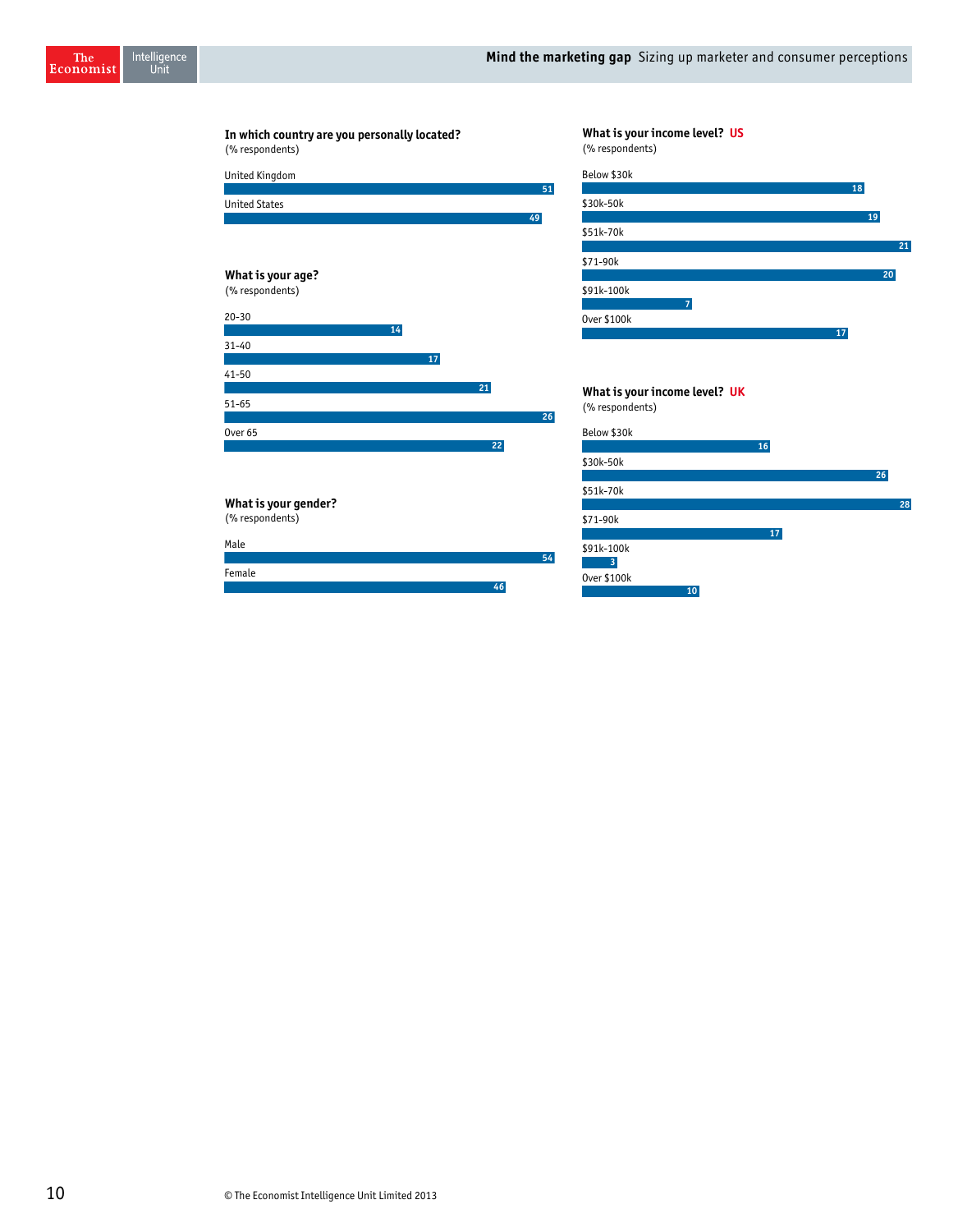Intelligence<br>Unit The Economist



### **Compared with its peers, how do you rate your organisation on each of the following performance indicators?**

Please rate on a scale from 'Substantially above average' to 'Substantially below average'. (% respondents)

| ("Caponuciius")                                        | Substantially<br>above average/<br>Industry leader | Somewhat<br>above average | Average/On par<br>with peers | Somewhat<br>below average |    | Substantially<br>below average |                |
|--------------------------------------------------------|----------------------------------------------------|---------------------------|------------------------------|---------------------------|----|--------------------------------|----------------|
| Profitability                                          |                                                    |                           |                              |                           |    |                                |                |
| 26                                                     |                                                    |                           | 43                           |                           | 21 | $7 \quad 2$                    |                |
| Market share                                           |                                                    |                           |                              |                           |    |                                |                |
| 28                                                     |                                                    | 35                        |                              | 26                        |    | $9 \quad 3$                    |                |
| Earnings growth                                        |                                                    |                           |                              |                           |    |                                |                |
| 23                                                     |                                                    | 39                        |                              | 26                        |    | $10 \quad 2$                   |                |
| Effective use of digital tools in marketing strategies |                                                    |                           |                              |                           |    |                                |                |
| 25 <sup>1</sup>                                        |                                                    | 36                        |                              | 26                        |    | 10 <sup>1</sup>                | $\overline{3}$ |
| Customer engagement                                    |                                                    |                           |                              |                           |    |                                |                |
| 25                                                     |                                                    | 38                        |                              | 26                        |    |                                |                |
| <b>Brand awareness</b>                                 |                                                    |                           |                              |                           |    |                                |                |
| 24                                                     |                                                    | 40                        |                              | 22 <sup>2</sup>           |    | 10                             | 4              |
| Competitive differentiation                            |                                                    |                           |                              |                           |    |                                |                |
| 26                                                     |                                                    | 37                        |                              |                           | 29 | $6 \quad 2$                    |                |

### **What were the main objectives of your organisation's marketing campaigns five years ago?**  Please select up to two. (% respondents)

Expanding/diversifying our customer base Entering new markets Retaining current customers Building brand loyalty Developing deeper consumer insights Cultivating influencers Tailoring marketing message to geographical markets Differentiating our products Tailoring marketing message to consumer segments Don't know/None of the above **34 33 25 22 17 12 11 10 7**

### **What are the main objectives of your organisation's marketing campaigns today?**  Please select up to two. (% respondents)

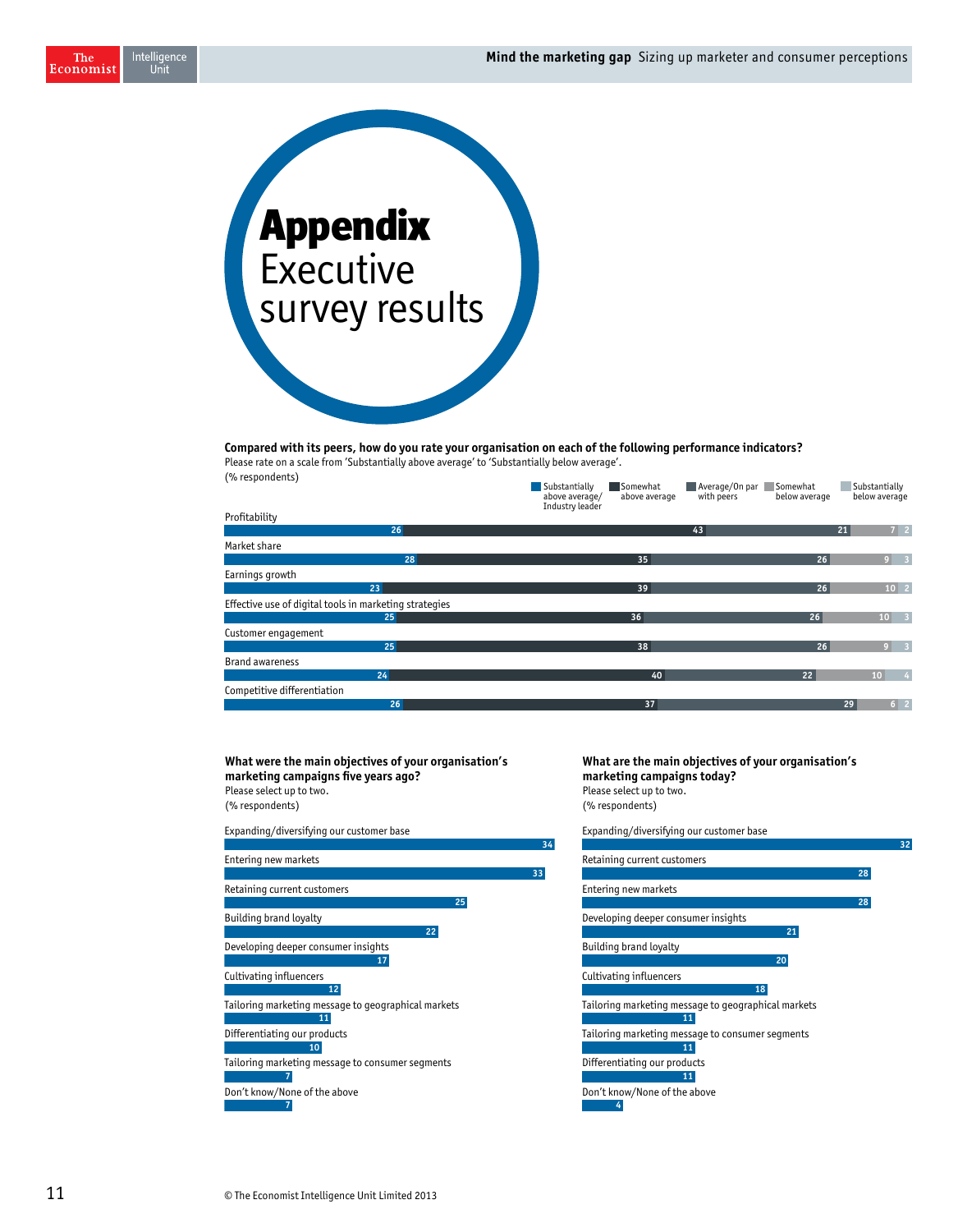

### **Compared to five years ago, how important are offline marketing channels (eg, stores, traditional sales, traditional ads) to the following?**  Please select one for each row.

| TRAJE SERELI UNE TUI EALITTUW.  |    |                           |                     |                                  |
|---------------------------------|----|---------------------------|---------------------|----------------------------------|
| (% respondents)                 |    | Same<br>More<br>important | l Less<br>Important | Don't know                       |
| Increasing sales                |    |                           |                     |                                  |
|                                 | 44 |                           | 39                  | $16 \quad 2$                     |
| <b>Building brand awareness</b> |    |                           |                     |                                  |
|                                 | 42 |                           | 43                  | 12<br>$\overline{\phantom{0}}$ 3 |
| Building customer loyalty       |    |                           |                     |                                  |
|                                 | 44 |                           | 38                  | $15 \quad 2$                     |
| Differentiating our products    |    |                           |                     |                                  |
|                                 | 41 |                           | 42                  | 14<br>$\overline{3}$             |
| Cultivating influencers         |    |                           |                     |                                  |
|                                 | 36 |                           | 43                  | 17 <sup>1</sup>                  |

### **Compared to five years ago, how important are digital marketing channels (eg, e-mail, mobile, social media) to the following?**  Please select one for each row.

| (% respondents)                 | Same<br>More | Don't know<br>Less   |
|---------------------------------|--------------|----------------------|
| Increasing sales                | important    | Important            |
|                                 | 66           | 51<br>29             |
| <b>Building brand awareness</b> |              |                      |
|                                 | 57           | 38<br>4 <sub>1</sub> |
| Building customer loyalty       |              |                      |
|                                 | 57           | 6 <sup>2</sup><br>35 |
| Differentiating our products    |              |                      |
|                                 | 54           | 6 <sup>2</sup><br>38 |
| Cultivating influencers         |              |                      |
|                                 | 54           | 6 <sup>2</sup><br>39 |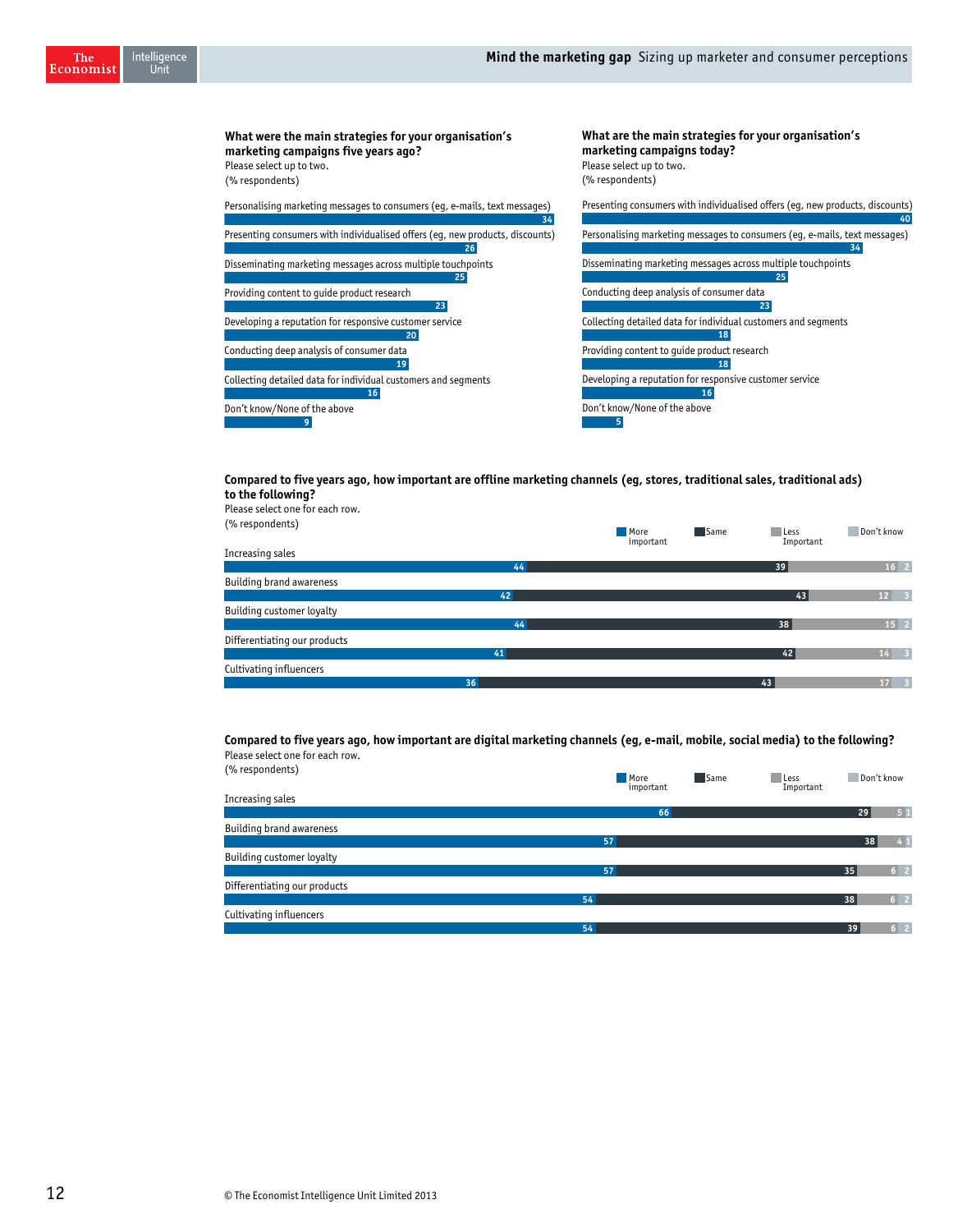### **What percentage of your marketing budget do you spend on the following channels?**  Please select one for each row.

(% respondents)

| $\frac{1}{2}$ ( $\frac{1}{2}$ is expondently) | 0% | $1 - 10%$<br>$11 - 25%$<br>26-50% | $51 - 75%$ | 76-100%<br>N/A                   |            |
|-----------------------------------------------|----|-----------------------------------|------------|----------------------------------|------------|
| Television/Radio                              |    |                                   |            |                                  |            |
| 21                                            | 25 | 24                                | 15         | $\overline{7}$<br>4              |            |
| Newspapers and/or magazines                   |    |                                   |            |                                  |            |
| 13                                            | 27 | 25                                | 18         | 9                                |            |
| Company websites                              |    |                                   |            |                                  |            |
|                                               | 29 | 29                                | 22         | 7<br>6 <sup>1</sup>              |            |
| Outdoor/transit advertisements                |    |                                   |            |                                  |            |
| 20                                            | 26 | 22                                | 14         | 6 <sup>1</sup>                   |            |
| Branded social media pages                    |    |                                   |            |                                  |            |
|                                               | 37 | 24                                | 15         | 8 <sup>1</sup>                   |            |
| Search engines                                |    |                                   |            |                                  |            |
| 9                                             | 33 | 23                                | 16         | 8<br>5                           |            |
| Independent websites                          |    |                                   |            |                                  |            |
| 16                                            | 34 | 19                                | 13         | 8<br>$\Delta$                    | 6          |
| E-mail                                        |    |                                   |            |                                  |            |
| 8                                             | 40 | 21                                | 14         | 6 <sup>1</sup><br>8 <sup>1</sup> |            |
| Printed catalogues                            |    |                                   |            |                                  |            |
| 19                                            | 29 | 17                                | 6<br>15    | 6 <sup>1</sup>                   | $\epsilon$ |
| Mobile                                        |    |                                   |            |                                  |            |
| 16                                            | 34 | 20                                | 14         | 5 <sup>1</sup><br>6 <sup>1</sup> | -6         |

**In your opinion, what types of information are consumers most interested in obtaining when they interact with your organisation through digital channels (eg, e-mail, mobile, social media)?** 

Please select up to three. (% respondents)

| Pricing/promotions<br>62                                                                                                                                                      |
|-------------------------------------------------------------------------------------------------------------------------------------------------------------------------------|
| <b>Product features</b>                                                                                                                                                       |
| 49                                                                                                                                                                            |
| Product appearance<br>36                                                                                                                                                      |
| Product reliability/warranties<br>24                                                                                                                                          |
| Expert reviews                                                                                                                                                                |
| 24                                                                                                                                                                            |
| Resolution of customer service issue<br>19                                                                                                                                    |
| Vendor reliability/reputation for service<br>13                                                                                                                               |
| Peer reviews<br>13                                                                                                                                                            |
| Tips about product use<br>9                                                                                                                                                   |
| New product referrals<br>7                                                                                                                                                    |
| Don't know/None of the above<br>1                                                                                                                                             |
| To what extent do you think your organisation's customers<br>are concerned about the privacy of their information in the<br>company's marketing databases?<br>(% respondents) |
| Very concerned<br>23                                                                                                                                                          |
| Moderately concerned<br>41                                                                                                                                                    |
| Slightly concerned                                                                                                                                                            |
| 25                                                                                                                                                                            |
| Not concerned at all                                                                                                                                                          |

**How do you believe your organisation's customers perceive privacy issues related to the collection of personal information when marketing communications are based on personal information?**  (% respondents)

Most consumers expect us to gather personal information about them automatically **26**

Most consumers expect us to gather only personal information obtained through their "opting-in" to share it with us

**59**

**30**

Most consumers do not expect us to gather personal information about them Don't know/None of the above **10**

**5**

**How do you believe your organisation's customers perceive privacy issues related to the distribution of personal information when marketing communications are based on personal information?**  (% respondents)

Most consumers expect us share their personal information with vendors/third-party information providers automatically without regard to a privacy policy

Most consumers expect us to share their personal information with vendors/third parties automatically but with regard to a privacy policy

**18**

**19**

**25**

Most consumers expect us to share their personal information with vendors/third parties both with regard to a privacy policy and only if they have approved it

Most consumers do not expect us to share their personal information with vendors/third party information providers

Most consumers are poorly informed about how widely their customer information is shared/have not developed an opinion on this issue  **4**

Don't know/None of the above  **5**

13 © The Economist Intelligence Unit Limited 2013

**10**

Don't know

 **2**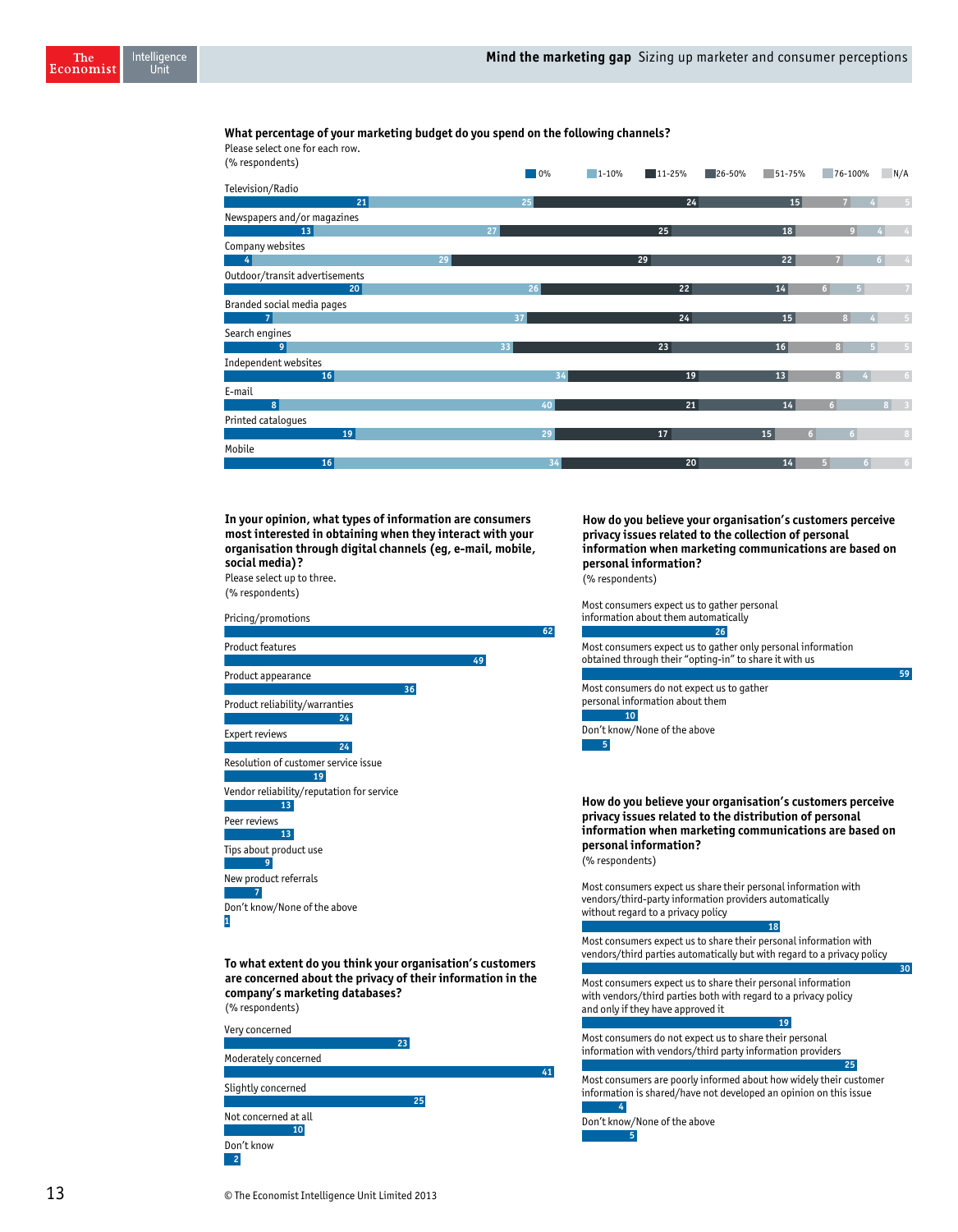### **How important are the following components of a consumer profile to your company's marketing strategy?**  Please select one for each row.

| , was scied one for cach fon.                                                                                                                       |                |                         |                        |                         |           |                                       |                         |
|-----------------------------------------------------------------------------------------------------------------------------------------------------|----------------|-------------------------|------------------------|-------------------------|-----------|---------------------------------------|-------------------------|
| (% respondents)                                                                                                                                     | Very important | Moderately<br>important | Minimally<br>important | Not important<br>at all | We do not | currently collect<br>this information |                         |
| Frequency of transactions                                                                                                                           |                |                         |                        |                         |           |                                       |                         |
|                                                                                                                                                     | 40             |                         |                        | 40                      | 15        |                                       |                         |
| Value of transactions                                                                                                                               |                |                         |                        |                         |           |                                       |                         |
|                                                                                                                                                     | 44             |                         |                        | 36                      |           | 14<br>2                               |                         |
| Web behaviours (eg, how consumers access the web, navigation behaviours)                                                                            |                |                         |                        |                         |           |                                       |                         |
| 33                                                                                                                                                  |                |                         | 42                     |                         | 17        |                                       |                         |
| Mobile internet activity                                                                                                                            |                |                         |                        |                         |           |                                       |                         |
| 30                                                                                                                                                  |                | 35                      |                        | 22                      |           |                                       | 6                       |
| E-mail behaviour (eq, how consumers respond to targeted marketing messages)                                                                         |                |                         |                        |                         |           |                                       |                         |
| 32                                                                                                                                                  |                |                         | 42                     |                         | 19        |                                       | 5 <sup>2</sup>          |
| Preferences revealed through online and offline behaviours (eg, consumer's click paths through a website, or response rates to off-line promotions) |                |                         |                        |                         |           |                                       |                         |
| 28                                                                                                                                                  |                |                         | 47                     | 16                      |           |                                       | 4                       |
| Preferences shared with companies                                                                                                                   |                |                         |                        |                         |           |                                       |                         |
| 32                                                                                                                                                  |                |                         | 36                     |                         | 21        | 6 <sup>1</sup>                        |                         |
| Social behaviour (eq, sharing, liking)                                                                                                              |                |                         |                        |                         |           |                                       |                         |
| 31                                                                                                                                                  |                |                         | 41                     |                         | 21        |                                       |                         |
| Basic demographics (eg, age, gender, family size)                                                                                                   |                |                         |                        |                         |           |                                       |                         |
| 35                                                                                                                                                  |                |                         | 41                     |                         | 16        |                                       | 4                       |
| Economic and cultural characteristics (eq, ethnicity, occupation, income)                                                                           |                |                         |                        |                         |           |                                       |                         |
| 33                                                                                                                                                  |                |                         | 37                     | 17                      |           | 10 <sup>°</sup>                       |                         |
| Location information                                                                                                                                |                |                         |                        |                         |           |                                       |                         |
| 27                                                                                                                                                  |                |                         | 40                     |                         | 24        |                                       | $\overline{\mathbf{3}}$ |

### **Do you believe the following information is important for developing marketing strategy, even though it is not currently collected?**

| Please select one for each row.                                                                                                                     |           |               |
|-----------------------------------------------------------------------------------------------------------------------------------------------------|-----------|---------------|
| (% respondents)                                                                                                                                     | Important | Not important |
| Frequency of transactions                                                                                                                           |           |               |
| 57                                                                                                                                                  |           | 43            |
| Value of transactions                                                                                                                               |           |               |
| 38                                                                                                                                                  |           | 63            |
| Web behaviours (eq, how consumers access the web, navigation behaviours)                                                                            |           |               |
| 60                                                                                                                                                  |           | 40            |
| Mobile internet activity                                                                                                                            |           |               |
| 47                                                                                                                                                  |           | 53            |
| E-mail behaviour (eq, how consumers respond to targeted marketing messages)                                                                         |           |               |
| 67                                                                                                                                                  |           | 33            |
| Preferences revealed through online and offline behaviours (eq, consumer's click paths through a website, or response rates to off-line promotions) |           |               |
| 56                                                                                                                                                  |           | 44            |
| Preferences shared with companies                                                                                                                   |           |               |
| 55                                                                                                                                                  |           | 45            |
| Social behaviour (eq, sharing, liking)                                                                                                              |           |               |
| 57                                                                                                                                                  |           | 43            |
| Basic demographics (eg, age, gender, family size)                                                                                                   |           |               |
| 56                                                                                                                                                  |           | 44            |
| Economic and cultural characteristics (eq, ethnicity, occupation, income)                                                                           |           |               |
| 56                                                                                                                                                  |           | 44            |
| Location information                                                                                                                                |           |               |
|                                                                                                                                                     | 86        | 14            |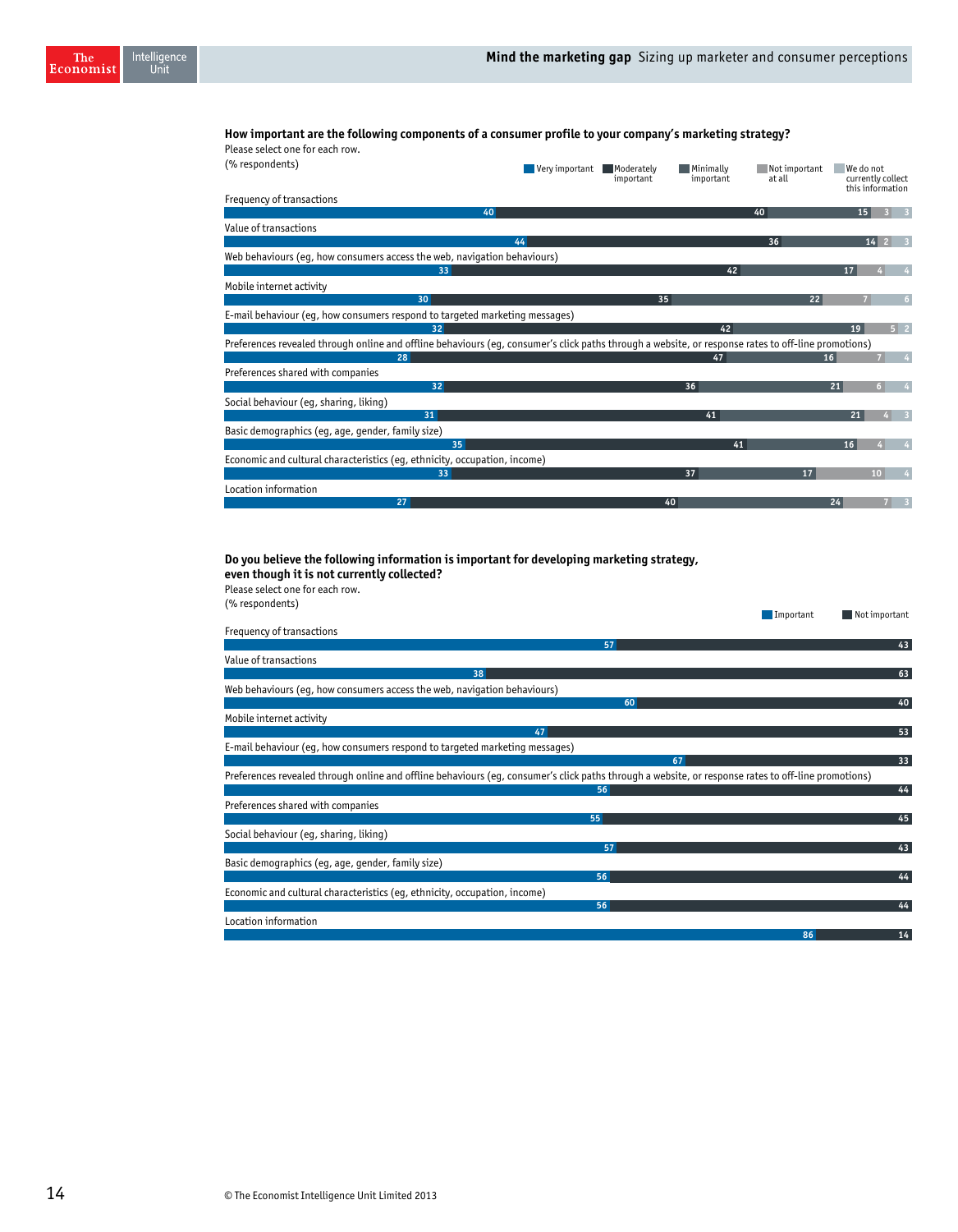**What are the biggest obstacles to an effective marketing** 

### **To what extent do you believe your organisation engages in the following data analytics activities?**

**Which key performance indicators does your organisation use** 

Intelligence<br>Unit

The Economist

| Select one in each row for each statement.<br>(% respondents)                                         | <b>Always</b> | Often | l Sometimes | <b>Seldom</b> | Never |  |
|-------------------------------------------------------------------------------------------------------|---------------|-------|-------------|---------------|-------|--|
| Integrating different types of consumer data from different sources into a centralised database       |               |       |             |               |       |  |
| 27                                                                                                    |               |       | 44          | 19            |       |  |
| Analysing consumers' preferences shared with the company                                              |               |       |             |               |       |  |
| 30 <sup>°</sup>                                                                                       |               | 36    |             | 25            |       |  |
| Analysing consumers' preferences revealed through online and offline behaviours                       |               |       |             |               |       |  |
| 25                                                                                                    |               | 35    |             | 28            |       |  |
| Using predictive analytics to anticipate consumer behaviours                                          |               |       |             |               |       |  |
| 25                                                                                                    |               | 37    |             | 20            | 10    |  |
| Using the findings of data analysis to develop actionable insights for our overall marketing strategy |               |       |             |               |       |  |
| 24                                                                                                    |               | 40    |             | 24            |       |  |
| Using the findings of data analysis to recommend changes in product design                            |               |       |             |               |       |  |
| 26                                                                                                    |               | 38    |             | 22            |       |  |
| Using the findings of data analysis to personalise or individualise consumer communications           |               |       |             |               |       |  |
| 29                                                                                                    |               | 36    |             | 25            |       |  |

Incremental sales Response rates to outreach initiatives (eg, events) Social media responses ("likes", re-tweets, etc) Customer feedback Goal conversion rates Website performance (click-throughs, session time, re-visits, etc) Sources of website referrals Search engine rankings Don't know/None of the above **to evaluate the effectiveness of your marketing initiatives?**  Please select top three. (% respondents) **52 41 38 34 32 27 20 9 1** Lack of financial resources Difficulty interpreting "big data" Inadequate human resources Proliferation of channels Too much emphasis on digital tools and the social media Poor understanding of marketing techniques on the part of senior management Poor understanding of digital marketing techniques on the part of senior management Consumer objections to excessive contact (eg, direct mail or e-mail) or overly-personal approaches Other Don't know/none of the above **strategy?** Please select top three. (% respondents) **43 37 33 33 33 21 19 16 1 4**

### **What percentage of your organisations' marketing data analysis is allocated to each of the following analytical types?**  Please select your best estimate.

| (% respondents)                                          | 10% | $1 - 25%$ | $26 - 50%$ | $51 - 75%$ | 76-100%         |                            |
|----------------------------------------------------------|-----|-----------|------------|------------|-----------------|----------------------------|
| Activities (counting online or offline consumer actions) |     |           |            |            |                 |                            |
| 8                                                        |     | 53        |            | 26         | $10 \quad 3$    |                            |
| Operations (campaign targeting and efficiency)           |     |           |            |            |                 |                            |
| 8                                                        | 36  |           |            | 38         | 14              |                            |
| Outcomes (market share, lifetime value)                  |     |           |            |            |                 |                            |
| 8                                                        | 45  |           |            | 29         | $15 \quad 3$    |                            |
| Probabilities (market growth, adoption rates)            |     |           |            |            |                 |                            |
| 11                                                       | 42  |           |            | 30         | 14 <sup>1</sup> | $\overline{\phantom{0}}$ 3 |
| Predictions (modelling customer behaviour)               |     |           |            |            |                 |                            |
| 11                                                       | 45  |           |            | 26         | 12 <sup>2</sup> |                            |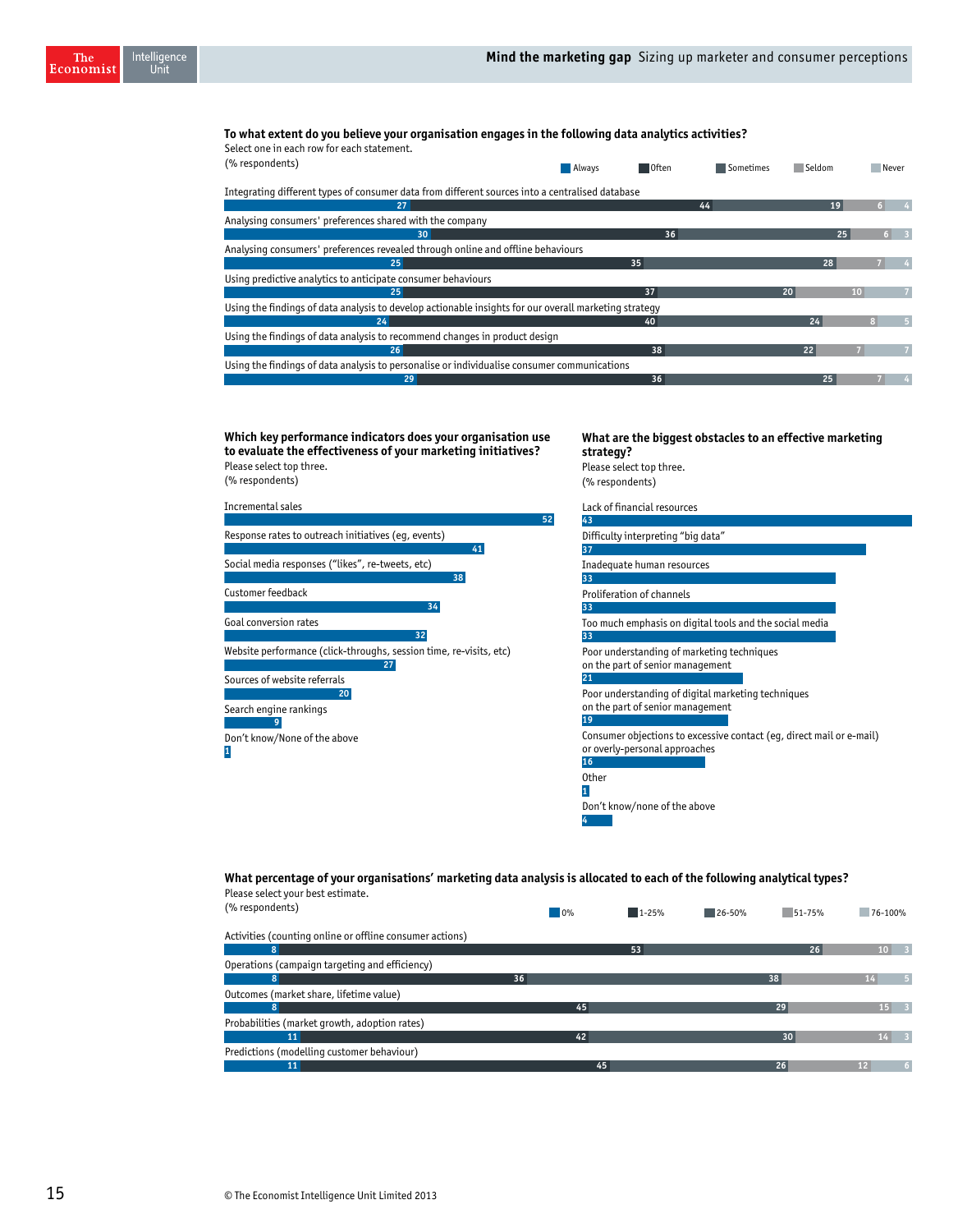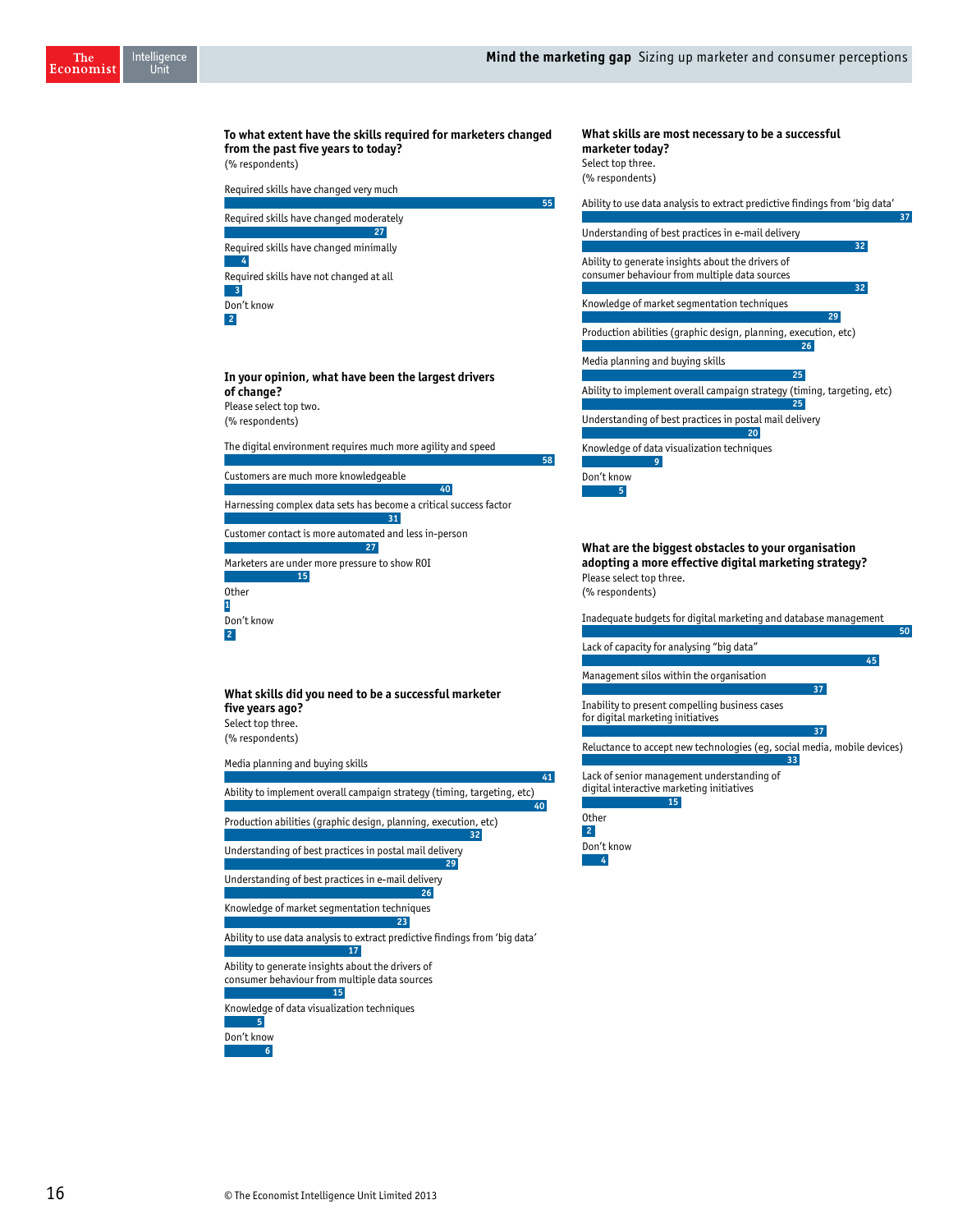

### **Which of the following best describes your title?** (% respondents)

| 3<br>CEO/President/Managing director<br>16<br>CFO/Treasurer/Comptroller<br>3<br>CIO/Technology director<br>3<br>CMO/Head of marketing<br>23<br>Other C-level executive<br>SVP/VP/Director<br>9<br>Head of business unit<br>3 |
|------------------------------------------------------------------------------------------------------------------------------------------------------------------------------------------------------------------------------|
|                                                                                                                                                                                                                              |
|                                                                                                                                                                                                                              |
|                                                                                                                                                                                                                              |
|                                                                                                                                                                                                                              |
|                                                                                                                                                                                                                              |
|                                                                                                                                                                                                                              |
|                                                                                                                                                                                                                              |
|                                                                                                                                                                                                                              |
| Head of department<br>7                                                                                                                                                                                                      |
| Manager<br>26                                                                                                                                                                                                                |
| <b>Other</b><br>5                                                                                                                                                                                                            |

**What is your primary industry?** (% respondents)

| Clothing             |    |
|----------------------|----|
|                      | 20 |
| Banking              |    |
|                      | 17 |
| Media                |    |
|                      | 16 |
| Entertainment/movies |    |
|                      | 16 |
| <b>Travel</b>        |    |
|                      | 16 |
| Automotive           |    |
|                      | 16 |

**100**

**What is your main functional role?** (% respondents)

Marketing

\$10bn or more

**9 9**